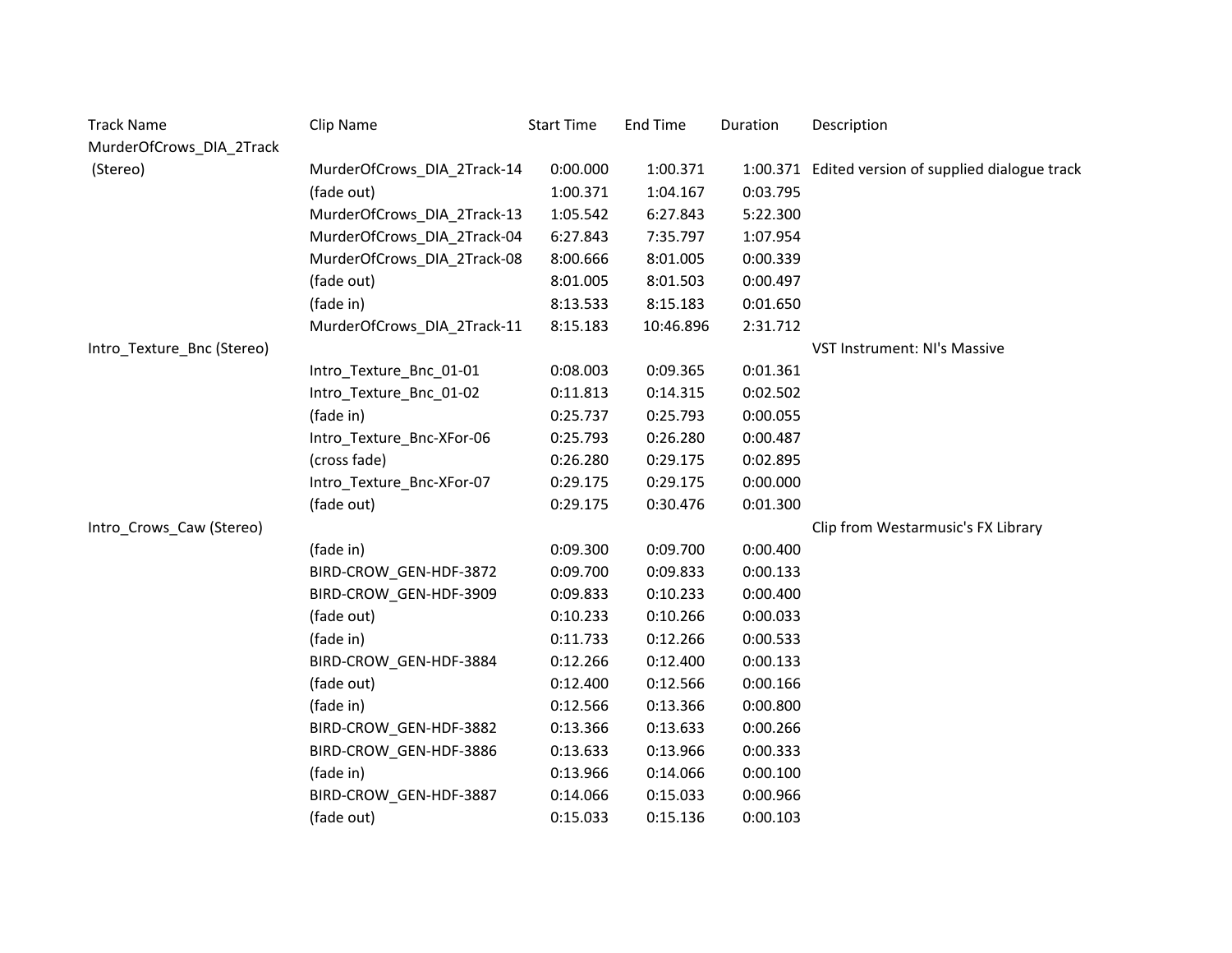| IntroCrows_Caw (Stereo)      |                        |          |          |          | Clip from Westarmusic's FX Library (layered) |
|------------------------------|------------------------|----------|----------|----------|----------------------------------------------|
|                              | (fade in)              | 0:09.333 | 0:09.866 | 0:00.533 |                                              |
|                              | BIRD-CROW_GEN-HDF-3869 | 0:09.866 | 0:09.933 | 0:00.066 |                                              |
|                              | (fade out)             | 0:09.933 | 0:10.266 | 0:00.333 |                                              |
|                              | (fade in)              | 0:11.866 | 0:12.466 | 0:00.600 |                                              |
|                              | BIRD-CROW_GEN-HDF-3885 | 0:12.466 | 0:13.066 | 0:00.600 |                                              |
|                              | BIRD-CROW_GEN-HDF-3886 | 0:13.066 | 0:14.266 | 0:01.200 |                                              |
|                              | (fade out)             | 0:14.266 | 0:14.300 | 0:00.033 |                                              |
|                              | (fade in)              | 0:14.300 | 0:14.466 | 0:00.166 |                                              |
|                              | BIRD-CROW_GEN-HDF-3911 | 0:14.466 | 0:15.080 | 0:00.613 |                                              |
|                              | (fade out)             | 0:15.080 | 0:15.136 | 0:00.055 |                                              |
|                              | (fade in)              | 0:25.733 | 0:26.700 | 0:00.966 |                                              |
|                              | BIRD-CROW_GEN-HDF-3864 | 0:26.700 | 0:28.000 | 0:01.300 |                                              |
|                              | BIRD-CROW_GEN-HDF-3888 | 0:28.000 | 0:29.366 | 0:01.366 |                                              |
|                              | (fade out)             | 0:29.366 | 0:34.925 | 0:05.559 |                                              |
| Intro_Crow_Flapping (Stereo) |                        |          |          |          | Clip from Westarmusic's FX Library           |
|                              | (fade in)              | 0:25.600 | 0:26.233 | 0:00.633 |                                              |
|                              | BIRD-CROW_GEN-HDF-3899 | 0:26.233 | 0:26.700 | 0:00.466 |                                              |
|                              | (fade out)             | 0:26.700 | 0:27.000 | 0:00.300 |                                              |
|                              | BIRD-CROW_GEN-HDF-3902 | 0:27.000 | 0:27.533 | 0:00.533 |                                              |
|                              | BIRD-CROW_GEN-HDF-3895 | 0:27.533 | 0:28.000 | 0:00.466 |                                              |
|                              | BIRD-CROW_GEN-HDF-3898 | 0:28.000 | 0:29.000 | 0:01.000 |                                              |
|                              | BIRD-CROW_GEN-HDF-3896 | 0:29.000 | 0:29.066 | 0:00.066 |                                              |
|                              | BIRD-CROW_GEN-HDF-3896 | 0:29.066 | 0:29.600 | 0:00.533 |                                              |
|                              | BIRD-CROW_GEN-HDF-3901 | 0:29.600 | 0:30.133 | 0:00.533 |                                              |
|                              | BIRD-CROW GEN-HDF-3897 | 0:30.133 | 0:31.000 | 0:00.866 |                                              |
|                              | BIRD-CROW_GEN-HDF-3892 | 0:31.000 | 0:31.400 | 0:00.400 |                                              |
|                              | (fade out)             | 0:31.400 | 0:34.925 | 0:03.525 |                                              |
|                              | (fade in)              | 9:39.900 | 9:40.534 | 0:00.633 |                                              |
|                              | BIRD-CROW_GEN-HDF-3923 | 9:40.534 | 9:41.000 | 0:00.466 |                                              |
|                              | (fade out)             | 9:41.000 | 9:41.300 | 0:00.300 |                                              |
|                              | BIRD-CROW_GEN-HDF-3902 | 9:41.300 | 9:41.834 | 0:00.533 |                                              |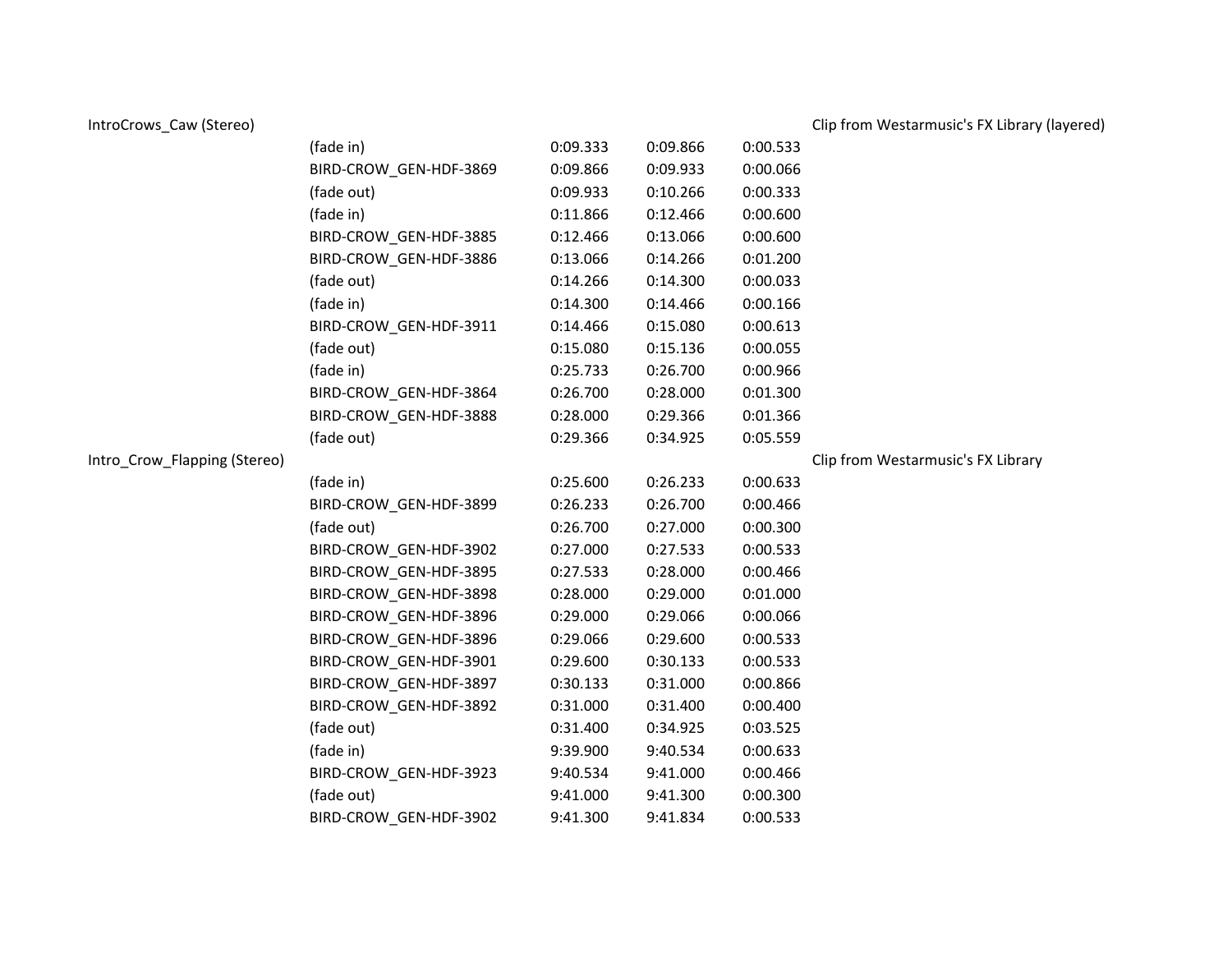| Intro_HeartBeat (Stereo) |                            |          |          |          | Clip from Westarmusic's FX Library |
|--------------------------|----------------------------|----------|----------|----------|------------------------------------|
|                          | (fade in)                  | 0:07.166 | 0:09.300 | 0:02.133 |                                    |
|                          | Heartbeat SME02_46.1-01    | 0:09.300 | 0:10.233 | 0:00.933 |                                    |
|                          | (fade out)                 | 0:10.233 | 0:10.266 | 0:00.033 |                                    |
|                          | (fade in)                  | 0:11.733 | 0:12.533 | 0:00.800 |                                    |
|                          | Heartbeat SME02_46.1-02    | 0:12.533 | 0:15.080 | 0:02.547 |                                    |
|                          | (fade out)                 | 0:15.080 | 0:15.136 | 0:00.055 |                                    |
|                          | (fade in)                  | 0:16.500 | 0:18.900 | 0:02.400 |                                    |
|                          | Heartbeat SME02_46.2-01    | 0:18.900 | 0:22.400 | 0:03.500 |                                    |
|                          | (fade out)                 | 0:22.400 | 0:22.533 | 0:00.133 |                                    |
| Intro_Breath (Stereo)    |                            |          |          |          | Clip from Westarmusic's FX Library |
|                          | (fade in)                  | 0:07.200 | 0:08.666 | 0:01.466 |                                    |
|                          | BreathingSciFi DSS01_55-01 | 0:08.666 | 0:09.233 | 0:00.566 |                                    |
|                          | (cross fade)               | 0:09.233 | 0:09.833 | 0:00.600 |                                    |
|                          | BreathingSciFi DSS01 55-03 | 0:09.833 | 0:10.233 | 0:00.400 |                                    |
|                          | (fade out)                 | 0:10.233 | 0:10.266 | 0:00.033 |                                    |
|                          | (fade in)                  | 0:11.800 | 0:12.100 | 0:00.300 |                                    |
|                          | BreathingSciFi DSS01_55-07 | 0:12.100 | 0:13.566 | 0:01.466 |                                    |
|                          | (cross fade)               | 0:13.566 | 0:13.966 | 0:00.400 |                                    |
|                          | BreathingSciFi DSS01_55-08 | 0:13.966 | 0:15.080 | 0:01.113 |                                    |
|                          | (fade out)                 | 0:15.080 | 0:15.136 | 0:00.055 |                                    |
|                          | (fade in)                  | 0:16.766 | 0:17.056 | 0:00.289 |                                    |
|                          | BreathingSciFi DSS01_55-09 | 0:17.056 | 0:17.666 | 0:00.610 |                                    |
|                          | (fade out)                 | 0:17.666 | 0:18.700 | 0:01.033 |                                    |
|                          | (fade in)                  | 0:25.499 | 0:26.599 | 0:01.100 |                                    |
|                          | BreathingSciFi DSS01 55-11 | 0:26.599 | 0:27.899 | 0:01.300 |                                    |
|                          | (fade out)                 | 0:27.899 | 0:29.133 | 0:01.233 |                                    |
| Intro_Laughter (Stereo)  |                            |          |          |          | Clip from Westarmusic's FX Library |
|                          | (fade in)                  | 0:17.766 | 0:18.133 | 0:00.366 |                                    |
|                          | HumanLaugh IN13_56-02      | 0:18.133 | 0:19.500 | 0:01.366 |                                    |
|                          | (fade in)                  | 0:20.200 | 0:20.666 | 0:00.466 |                                    |
|                          | HumanLaugh IN13 56-03      | 0:20.666 | 0:21.466 | 0:00.800 |                                    |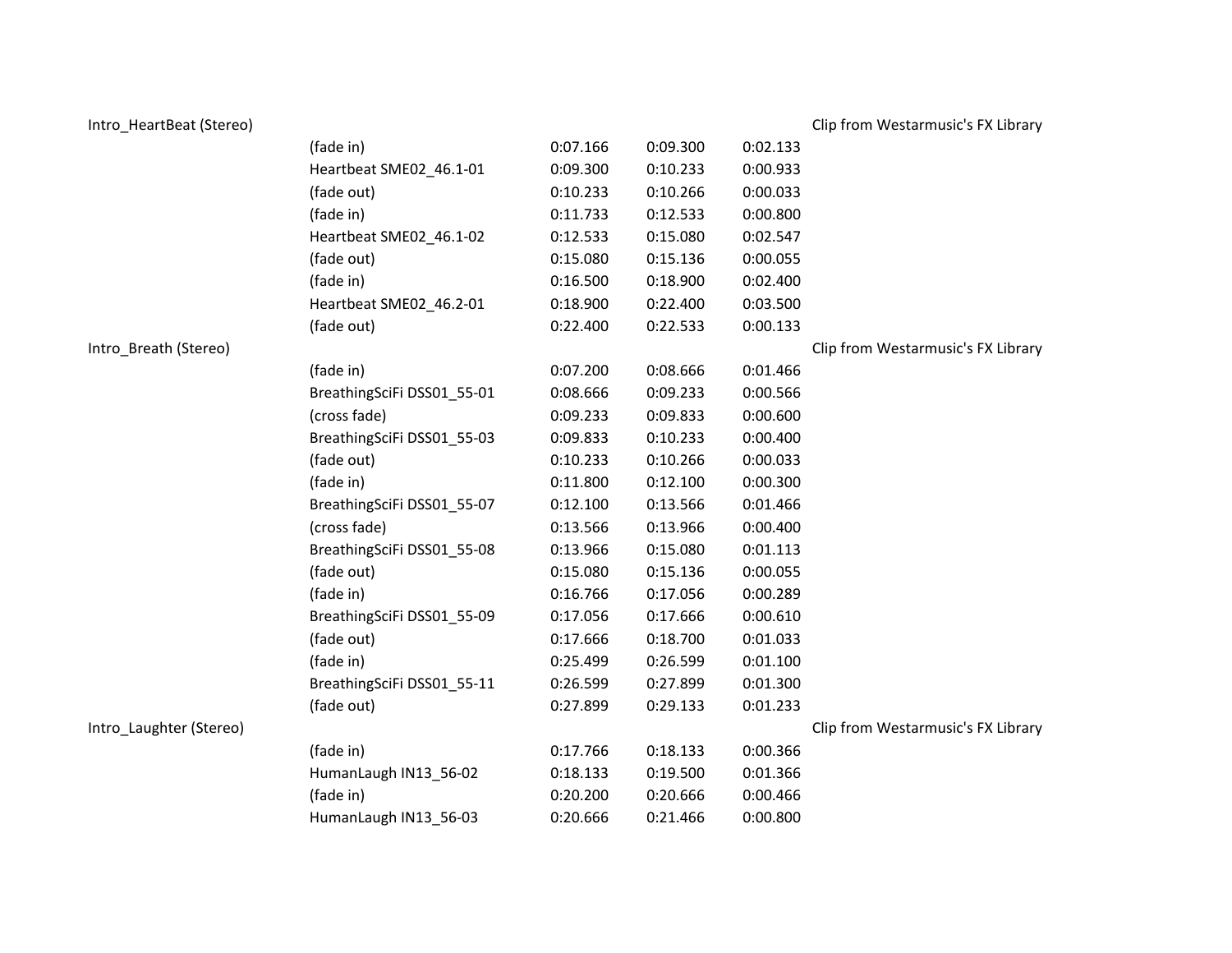|                              | (fade out)                | 0:21.466 | 0:21.966 | 0:00.500 |                                              |
|------------------------------|---------------------------|----------|----------|----------|----------------------------------------------|
| Intro_Laughter.dup1 (Stereo) |                           |          |          |          | Clip from Westarmusic's FX Library (layered) |
|                              | (fade in)                 | 0:18.366 | 0:19.400 | 0:01.033 |                                              |
|                              | HumanLaugh 6032_24_3-01   | 0:19.400 | 0:20.100 | 0:00.700 |                                              |
|                              | (fade out)                | 0:20.100 | 0:20.433 | 0:00.333 |                                              |
|                              | (fade in)                 | 0:20.433 | 0:20.866 | 0:00.433 |                                              |
|                              | HumanLaugh 6032_24_6-01   | 0:20.866 | 0:21.133 | 0:00.266 |                                              |
|                              | (fade out)                | 0:21.133 | 0:21.266 | 0:00.133 |                                              |
| Intro_Whisper (Stereo)       |                           |          |          |          | Clip from Westarmusic's FX Library           |
|                              | (fade in)                 | 0:17.066 | 0:20.600 | 0:03.533 |                                              |
|                              | CrowdWhisper AMA02_55-01  | 0:20.600 | 0:21.400 | 0:00.800 |                                              |
|                              | (fade out)                | 0:21.400 | 0:21.966 | 0:00.566 |                                              |
| Intro_Whisper 2 (Stereo)     |                           |          |          |          | Clip from Westarmusic's FX Library (layered) |
|                              | (fade in)                 | 0:16.966 | 0:17.633 | 0:00.666 |                                              |
|                              | Whispers 8004_79-03       | 0:17.633 | 0:18.266 | 0:00.633 |                                              |
|                              | (fade out)                | 0:18.266 | 0:19.666 | 0:01.400 |                                              |
|                              | (fade in)                 | 0:19.666 | 0:20.833 | 0:01.166 |                                              |
|                              | Whispers 8004_79-01       | 0:20.833 | 0:20.966 | 0:00.133 |                                              |
|                              | (fade out)                | 0:20.966 | 0:23.233 | 0:02.266 |                                              |
| Intro_Blade Noise (Stereo)   |                           |          |          |          | Clip from Westarmusic's FX Library           |
|                              | (fade in)                 | 0:22.700 | 0:22.892 | 0:00.192 |                                              |
|                              | Bayonet 6074_01_2-03      | 0:22.892 | 0:23.233 | 0:00.340 |                                              |
|                              | (fade out)                | 0:23.233 | 0:23.500 | 0:00.266 |                                              |
|                              | (fade in)                 | 7:05.364 | 7:05.697 | 0:00.333 |                                              |
|                              | Bayonet 6074_01_2-01      | 7:05.697 | 7:05.897 | 0:00.200 |                                              |
|                              | (fade out)                | 7:05.897 | 7:06.164 | 0:00.266 |                                              |
|                              | (fade in)                 | 7:59.540 | 7:59.798 | 0:00.257 |                                              |
|                              | Bayonet 6074_01_2-02      | 7:59.798 | 7:59.998 | 0:00.200 |                                              |
|                              | (fade out)                | 7:59.998 | 8:00.265 | 0:00.266 |                                              |
| BadGuy_Texture (Stereo)      |                           |          |          |          | VST Instrument: NI's Massive                 |
|                              | (fade in)                 | 7:00.207 | 7:00.881 | 0:00.673 |                                              |
|                              | Intro_Texture_Bnc-XFor-03 | 7:00.881 | 7:04.005 | 0:03.123 |                                              |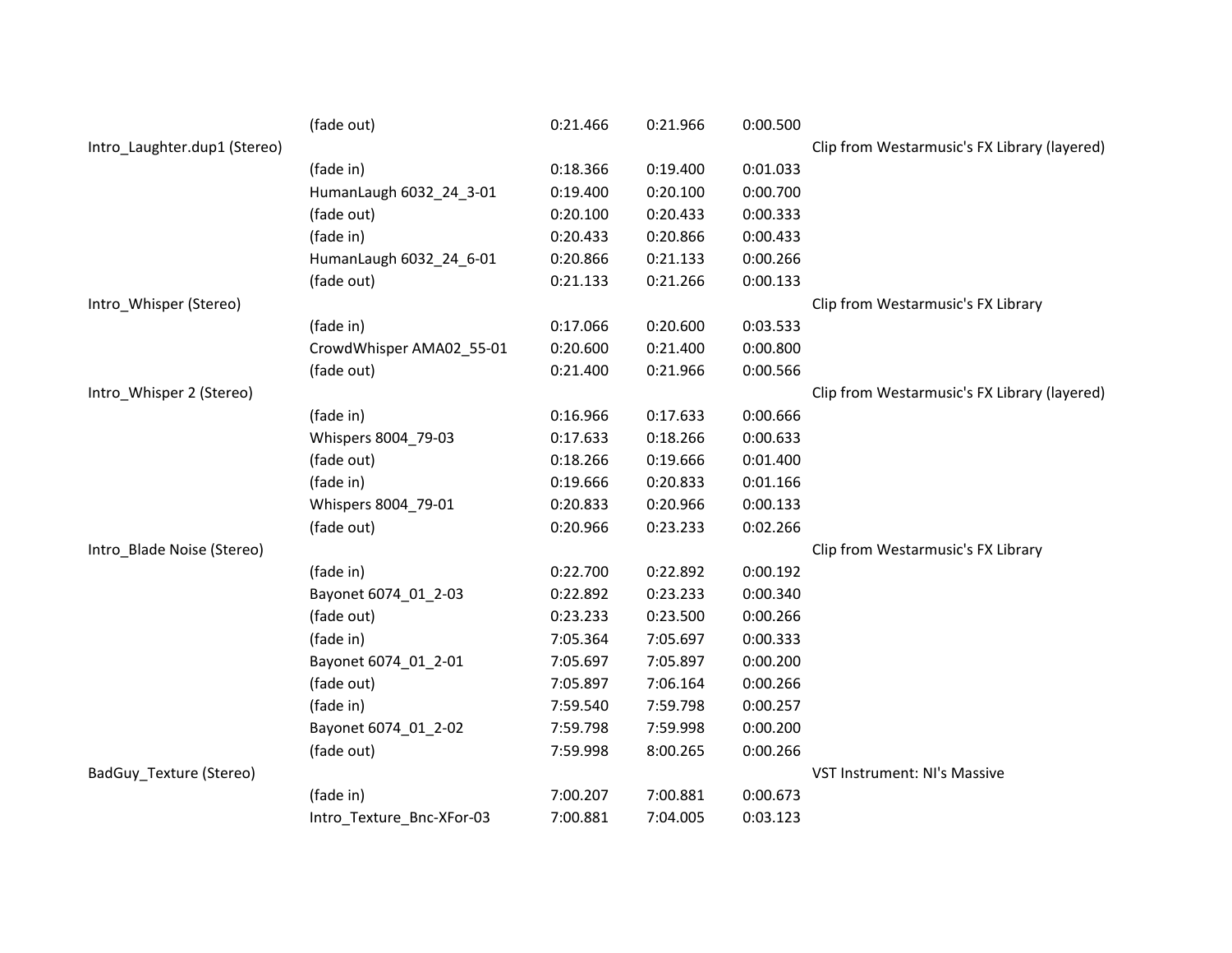|                               | (fade in)                    | 7:16.058 | 7:16.114 | 0:00.055 |                                    |
|-------------------------------|------------------------------|----------|----------|----------|------------------------------------|
|                               | Intro_Texture_Bnc-XFor-08    | 7:16.114 | 7:16.845 | 0:00.731 |                                    |
|                               | (fade out)                   | 7:16.845 | 7:17.175 | 0:00.330 |                                    |
|                               | Intro_Texture_Bnc-TiSh_01-01 | 7:34.670 | 7:36.966 | 0:02.296 |                                    |
|                               | Intro_Texture_Bnc-TiSh_02-01 | 7:38.555 | 7:40.287 | 0:01.732 |                                    |
|                               | Intro_Texture_Bnc-TiSh_02-02 | 7:42.171 | 7:43.309 | 0:01.137 |                                    |
|                               | (cross fade)                 | 7:43.309 | 7:43.827 | 0:00.518 |                                    |
|                               | Intro_Texture_Bnc-TiSh_02-01 | 7:43.827 | 7:45.042 | 0:01.214 |                                    |
|                               | Intro_Texture_Bnc-XFor-02    | 7:47.143 | 7:49.043 | 0:01.900 |                                    |
|                               | (fade in)                    | 9:33.861 | 9:33.917 | 0:00.055 |                                    |
|                               | Intro_Texture_Bnc-XFor-04    | 9:33.917 | 9:34.648 | 0:00.731 |                                    |
|                               | (fade out)                   | 9:34.648 | 9:34.979 | 0:00.330 |                                    |
|                               | (fade in)                    | 9:37.600 | 9:37.655 | 0:00.055 |                                    |
|                               | Intro_Texture_Bnc-XFor-04    | 9:37.655 | 9:38.387 | 0:00.731 |                                    |
|                               | (fade out)                   | 9:38.387 | 9:38.717 | 0:00.330 |                                    |
|                               | (fade in)                    | 9:39.611 | 9:39.667 | 0:00.055 |                                    |
|                               | Intro_Texture_Bnc-XFor-04    | 9:39.667 | 9:40.398 | 0:00.731 |                                    |
|                               | (fade out)                   | 9:40.398 | 9:40.728 | 0:00.330 |                                    |
|                               | (fade in)                    | 9:41.135 | 9:41.191 | 0:00.055 |                                    |
|                               | Intro_Texture_Bnc-XFor-04    | 9:41.191 | 9:41.922 | 0:00.731 |                                    |
|                               | (fade out)                   | 9:41.922 | 9:42.252 | 0:00.330 |                                    |
| Door (Stereo)                 |                              |          |          |          | Clip from Westarmusic's FX Library |
|                               | DoorWood_DIGIB01-15          | 5:27.767 | 5:27.900 | 0:00.132 |                                    |
|                               | DoorWood_DIGIB01-16          | 5:27.900 | 5:28.111 | 0:00.211 |                                    |
|                               | DoorWood DIGIB01-17          | 5:28.111 | 5:28.615 | 0:00.503 |                                    |
| Party_Ambience_Close (Stereo) |                              |          |          |          | Clip from Westarmusic's FX Library |
|                               | (fade in)                    | 1:05.466 | 1:06.666 | 0:01.200 |                                    |
|                               | PartyCrowd 7006_07-01        | 1:06.666 | 1:33.433 | 0:26.766 |                                    |
|                               | (fade out)                   | 1:33.433 | 1:33.766 | 0:00.333 |                                    |
|                               | PartyCrowd 7006_07-05        | 1:52.866 | 2:56.466 | 1:03.600 |                                    |
|                               | PartyCrowd 7006_07-07        | 2:56.466 | 3:31.233 | 0:34.766 |                                    |
|                               | (cross fade)                 | 3:31.233 | 4:04.700 | 0:33.466 |                                    |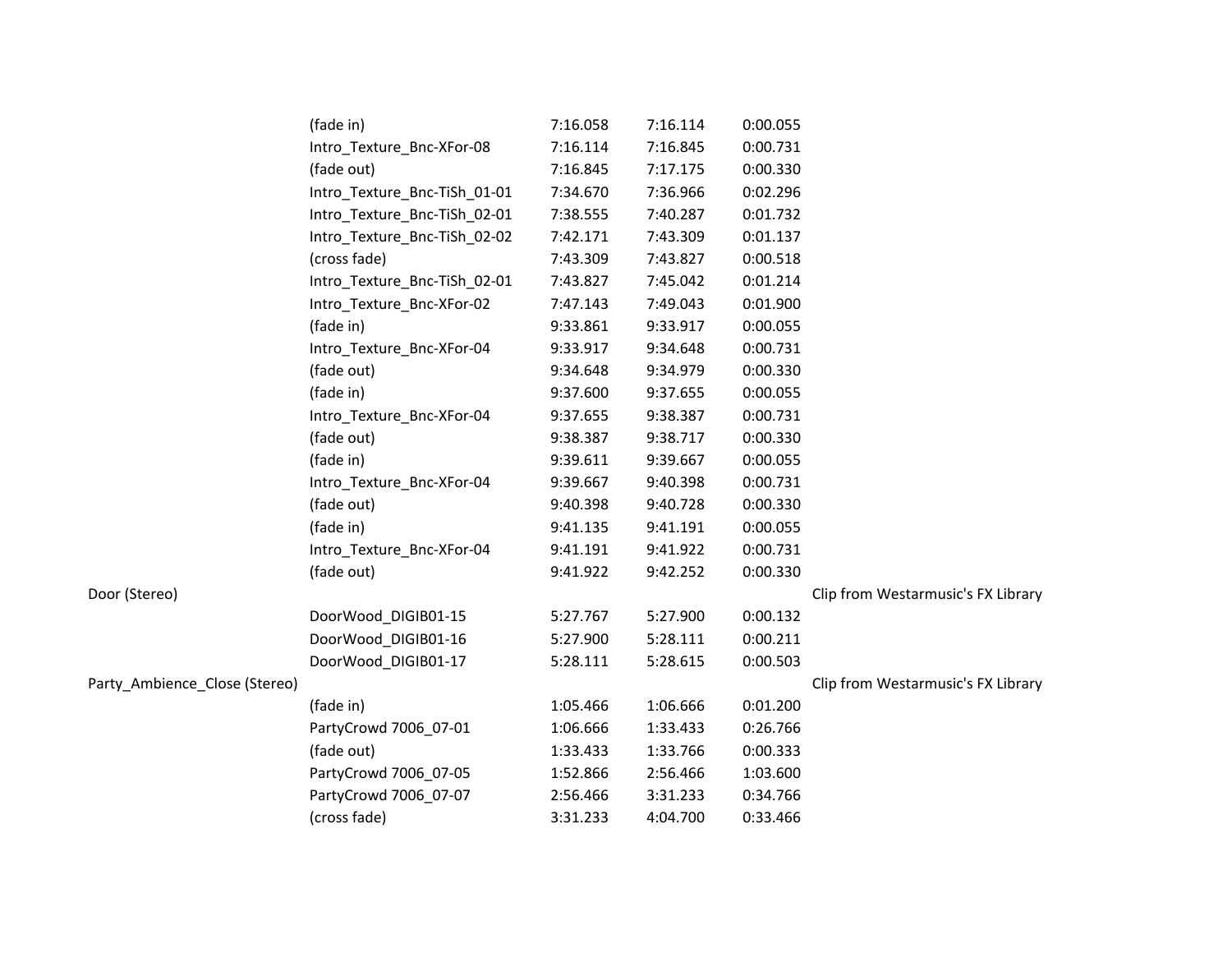|    | PartyCrowd 7006_07-06       | 4:04.700 | 4:44.266 | 0:39.566 |
|----|-----------------------------|----------|----------|----------|
|    | (cross fade)                | 4:44.266 | 4:57.014 | 0:12.747 |
|    | PartyCrowd 7006_07-08       | 4:57.014 | 5:24.066 | 0:27.052 |
|    | (fade out)                  | 5:24.066 | 5:26.533 | 0:02.466 |
|    | (fade in)                   | 7:06.533 | 7:08.233 | 0:01.700 |
|    | PartyCrowd 7006_07-25       | 7:08.233 | 7:23.866 | 0:15.633 |
|    | (fade out)                  | 7:23.866 | 7:34.501 | 0:10.634 |
|    | PartyCrowd 7006_07-21       | 7:34.501 | 7:49.211 | 0:14.709 |
|    | PartyCrowd 7006 07-26       | 8:00.995 | 8:08.147 | 0:07.151 |
|    | (fade out)                  | 8:08.147 | 8:13.714 | 0:05.566 |
| o) |                             |          |          |          |
|    | (fade in)                   | 0:28.600 | 0:33.333 | 0:04.733 |
|    | CrowdParty 1010_41-01       | 0:33.333 | 0:58.822 | 0:25.488 |
|    | (fade out)                  | 0:58.822 | 1:04.084 | 0:05.262 |
|    | (fade in)                   | 1:33.766 | 1:33.833 | 0:00.066 |
|    | PartyCrowd 7006_07-03       | 1:33.833 | 1:52.866 | 0:19.033 |
|    | (fade in)                   | 5:26.000 | 5:27.200 | 0:01.200 |
|    | PartyCrowd 7006_07-09       | 5:27.200 | 5:41.266 | 0:14.066 |
|    | (cross fade)                | 5:41.266 | 5:48.733 | 0:07.466 |
|    | PartyCrowd 7006_07-10       | 5:48.733 | 5:52.500 | 0:03.766 |
|    | (fade out)                  | 5:52.500 | 5:57.566 | 0:05.066 |
|    | (fade in)                   | 5:57.566 | 6:00.200 | 0:02.633 |
|    | PartyCrowd 7006_07-11       | 6:00.200 | 6:48.600 | 0:48.400 |
|    | PartyCrowd 7006_07-13       | 6:48.600 | 6:58.833 | 0:10.233 |
|    | (fade out)                  | 6:58.833 | 7:00.166 | 0:01.333 |
|    | (fade in)                   | 7:00.166 | 7:01.033 | 0:00.866 |
|    | PartyCrowd 7006_07-15       | 7:01.033 | 7:02.566 | 0:01.533 |
|    | (fade out)                  | 7:02.566 | 7:06.000 | 0:03.433 |
|    | (fade in)                   | 7:34.466 | 7:36.233 | 0:01.766 |
|    | MurderOfCrows_DIA_2Track-06 | 7:36.233 | 7:49.099 | 0:12.866 |
|    | MurderOfCrows_DIA_2Track-10 | 8:03.081 | 8:08.269 | 0:05.187 |
|    | (fade out)                  | 8:08.269 | 8:13.693 | 0:05.424 |

Party\_Ambience\_Far (Stered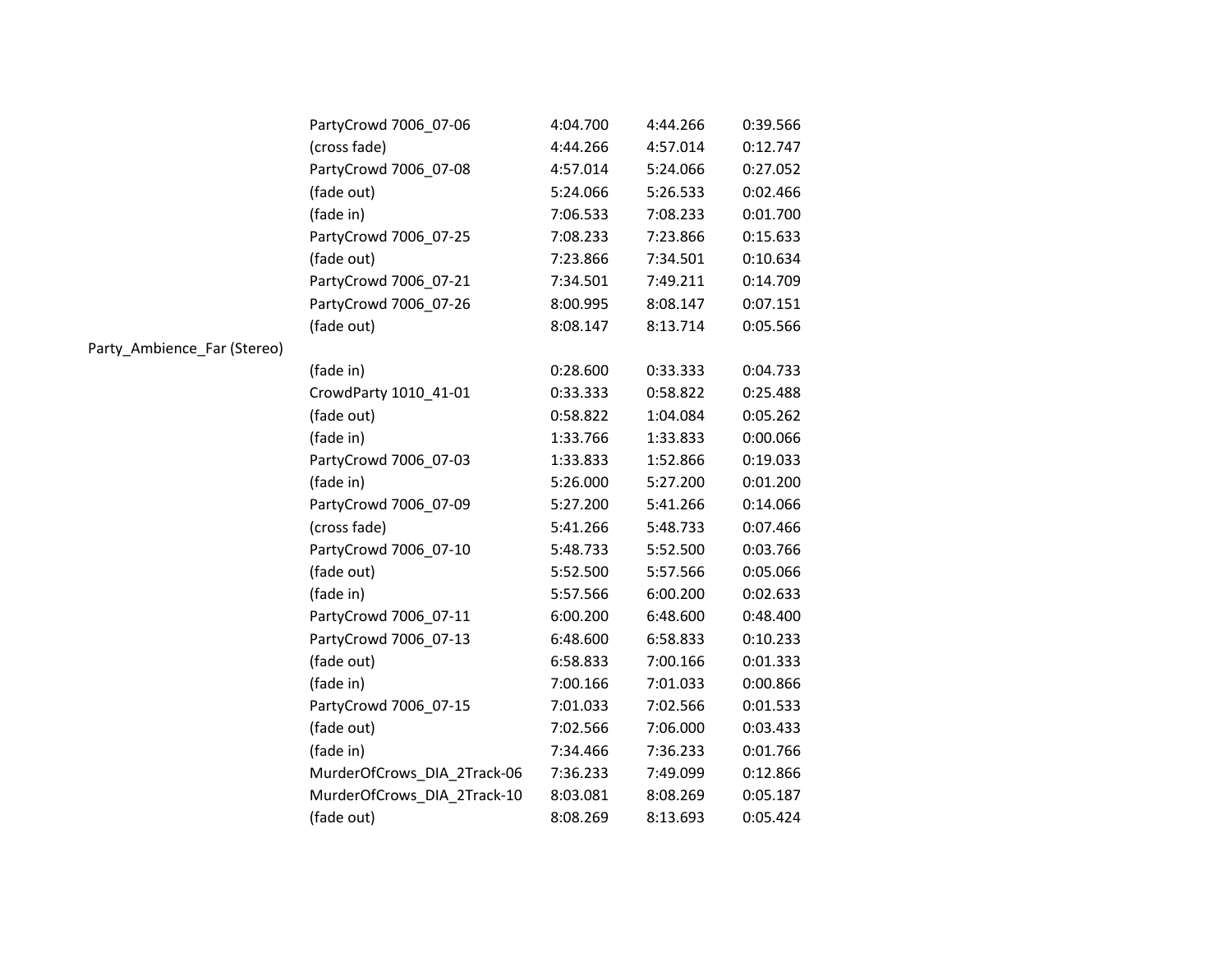|                  | (fade in)                        | 8:13.693 | 8:13.876 | 0:00.182 |                                             |
|------------------|----------------------------------|----------|----------|----------|---------------------------------------------|
|                  | PartyCrowd 7006_07-28            | 8:13.876 | 8:24.533 | 0:10.656 |                                             |
|                  | (fade out)                       | 8:24.533 | 8:29.366 | 0:04.833 |                                             |
| Glasses          |                                  |          |          |          | Recorded using MXL-990 Condenser Microphone |
|                  | Glasses_02-02                    | 2:31.053 | 2:31.163 | 0:00.109 |                                             |
|                  | (fade out)                       | 2:31.163 | 2:31.520 | 0:00.356 |                                             |
|                  | Glasses_03-02                    | 2:39.977 | 2:40.069 | 0:00.092 |                                             |
|                  | (fade out)                       | 2:40.069 | 2:40.225 | 0:00.155 |                                             |
|                  | (fade in)                        | 3:20.933 | 3:21.632 | 0:00.699 |                                             |
|                  | Glasses_04                       | 3:21.632 | 3:26.610 | 0:04.978 |                                             |
|                  | (fade out)                       | 3:26.610 | 3:28.532 | 0:01.921 |                                             |
|                  | (fade in)                        | 4:05.102 | 4:05.309 | 0:00.206 |                                             |
|                  | Glasses_05-02                    | 4:05.309 | 4:06.863 | 0:01.554 |                                             |
|                  | (fade out)                       | 4:06.863 | 4:07.289 | 0:00.426 |                                             |
|                  | Glasses_06-07                    | 7:07.799 | 7:07.942 | 0:00.143 |                                             |
|                  | (fade in)                        | 7:11.304 | 7:11.578 | 0:00.274 |                                             |
|                  | Glasses_06-08                    | 7:11.578 | 7:11.746 | 0:00.167 |                                             |
|                  | (fade out)                       | 7:11.746 | 7:11.857 | 0:00.111 |                                             |
|                  | Glasses_07-05                    | 7:12.445 | 7:12.834 | 0:00.388 |                                             |
|                  | Glasses_07-06                    | 7:15.210 | 7:16.012 | 0:00.802 |                                             |
|                  | Glasses_09-08                    | 7:21.213 | 7:22.422 | 0:01.208 |                                             |
|                  | Glasses_09-10                    | 7:22.839 | 7:32.876 | 0:10.036 |                                             |
|                  | Glasses_09-11                    | 7:32.876 | 7:33.851 | 0:00.975 |                                             |
| Glasses.dup1     |                                  |          |          |          | Clip from Westarmusic's FX Library          |
|                  | GlassClinking 2014 43 2-01       | 2:39.982 | 2:42.397 | 0:02.414 |                                             |
| Falling to Floor |                                  |          |          |          | Recorded using MXL-990 Condenser Microphone |
|                  | BodyFallImpact TFH01_94_11-06    | 8:07.042 | 8:07.131 | 0:00.089 |                                             |
|                  | (cross fade)                     | 8:07.131 | 8:07.228 | 0:00.096 |                                             |
|                  | Guillotine_Guillotine-Sword-Blac | 8:07.228 | 8:07.960 | 0:00.732 |                                             |
|                  | BodyFallImpact TFH01_94_11-02    | 8:07.960 | 8:08.017 | 0:00.057 |                                             |
|                  | BodyFallImpact TFH01_94_11-03    | 8:08.328 | 8:08.417 | 0:00.089 |                                             |
|                  | (fade out)                       | 8:08.417 | 8:08.465 | 0:00.048 |                                             |
|                  |                                  |          |          |          |                                             |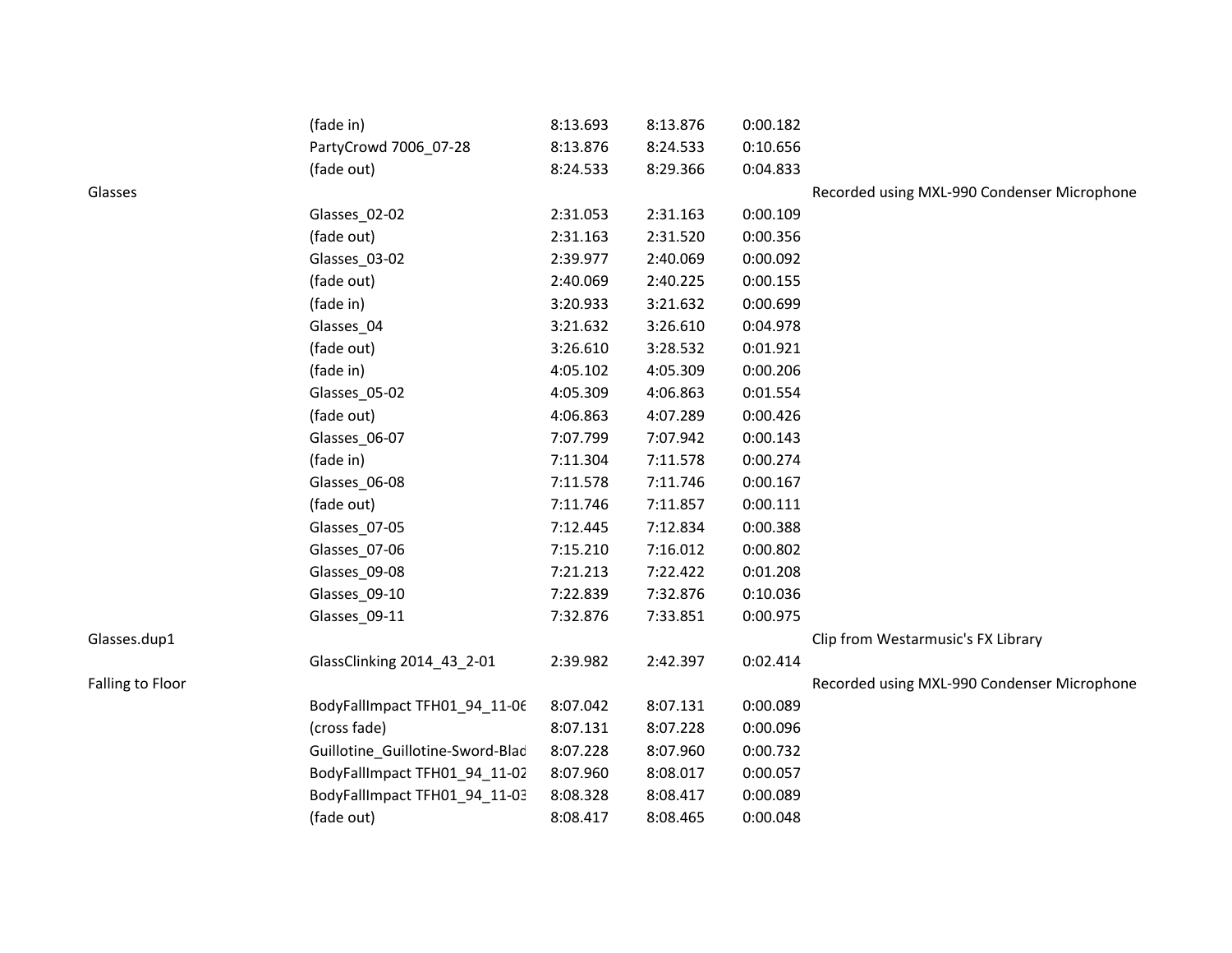|                      | (fade in)                        | 8:26.810 | 8:26.877 | 0:00.066 |                                             |
|----------------------|----------------------------------|----------|----------|----------|---------------------------------------------|
|                      | Falling to Floor_01-06           | 8:26.877 | 8:28.310 | 0:01.433 |                                             |
|                      | (fade out)                       | 8:28.310 | 8:29.110 | 0:00.800 |                                             |
|                      | Falling to Floor_01-03           | 8:29.110 | 8:30.342 | 0:01.231 |                                             |
|                      | (fade out)                       | 8:30.342 | 8:31.142 | 0:00.800 |                                             |
|                      | Guillotine_Guillotine-Sword-Blac | 8:31.142 | 8:31.655 | 0:00.512 |                                             |
|                      | (fade in)                        | 8:31.878 | 8:31.926 | 0:00.048 |                                             |
|                      | Guillotine_Guillotine-Sword-Blac | 8:31.926 | 8:32.659 | 0:00.732 |                                             |
|                      | (fade in)                        | 8:32.874 | 8:33.808 | 0:00.933 |                                             |
|                      | Falling to Floor_01-04           | 8:33.808 | 8:34.407 | 0:00.599 |                                             |
|                      | (fade out)                       | 8:34.407 | 8:34.580 | 0:00.172 |                                             |
|                      | (fade in)                        | 8:37.233 | 8:37.300 | 0:00.066 |                                             |
|                      | Falling to Floor_01-07           | 8:37.300 | 8:38.733 | 0:01.433 |                                             |
|                      | (fade out)                       | 8:38.733 | 8:39.533 | 0:00.800 |                                             |
| <b>Foley Earings</b> |                                  |          |          |          | Recorded using MXL-990 Condenser Microphone |
|                      | Foley Earings_01-02              | 1:53.000 | 1:58.200 | 0:05.200 |                                             |
|                      | (fade out)                       | 1:58.200 | 1:59.800 | 0:01.600 |                                             |
|                      | (fade in)                        | 2:24.000 | 2:24.333 | 0:00.333 |                                             |
|                      | Foley Earings_01-06              | 2:24.333 | 2:26.533 | 0:02.200 |                                             |
|                      | (fade out)                       | 2:26.533 | 2:27.133 | 0:00.600 |                                             |
|                      | (fade in)                        | 2:35.633 | 2:35.900 | 0:00.266 |                                             |
|                      | Foley Earings_01-07              | 2:35.900 | 2:38.800 | 0:02.900 |                                             |
|                      | (fade out)                       | 2:38.800 | 2:39.133 | 0:00.333 |                                             |
| Foley-BarSlams       |                                  |          |          |          | Recorded using MXL-990 Condenser Microphone |
|                      | (fade in)                        | 7:11.233 | 7:11.333 | 0:00.100 |                                             |
|                      | Foley-BarSlams 01-01             | 7:11.333 | 7:11.966 | 0:00.633 |                                             |
|                      | (fade out)                       | 7:11.966 | 7:12.100 | 0:00.133 |                                             |
|                      | (fade in)                        | 7:20.112 | 7:20.179 | 0:00.066 |                                             |
|                      | Foley-BarSlams_03-01             | 7:20.179 | 7:20.579 | 0:00.400 |                                             |
|                      | (fade out)                       | 7:20.579 | 7:20.712 | 0:00.133 |                                             |
| Foley-Tux            |                                  |          |          |          | Recorded using MXL-990 Condenser Microphone |
|                      | (fade in)                        | 0:49.866 | 0:50.100 | 0:00.233 |                                             |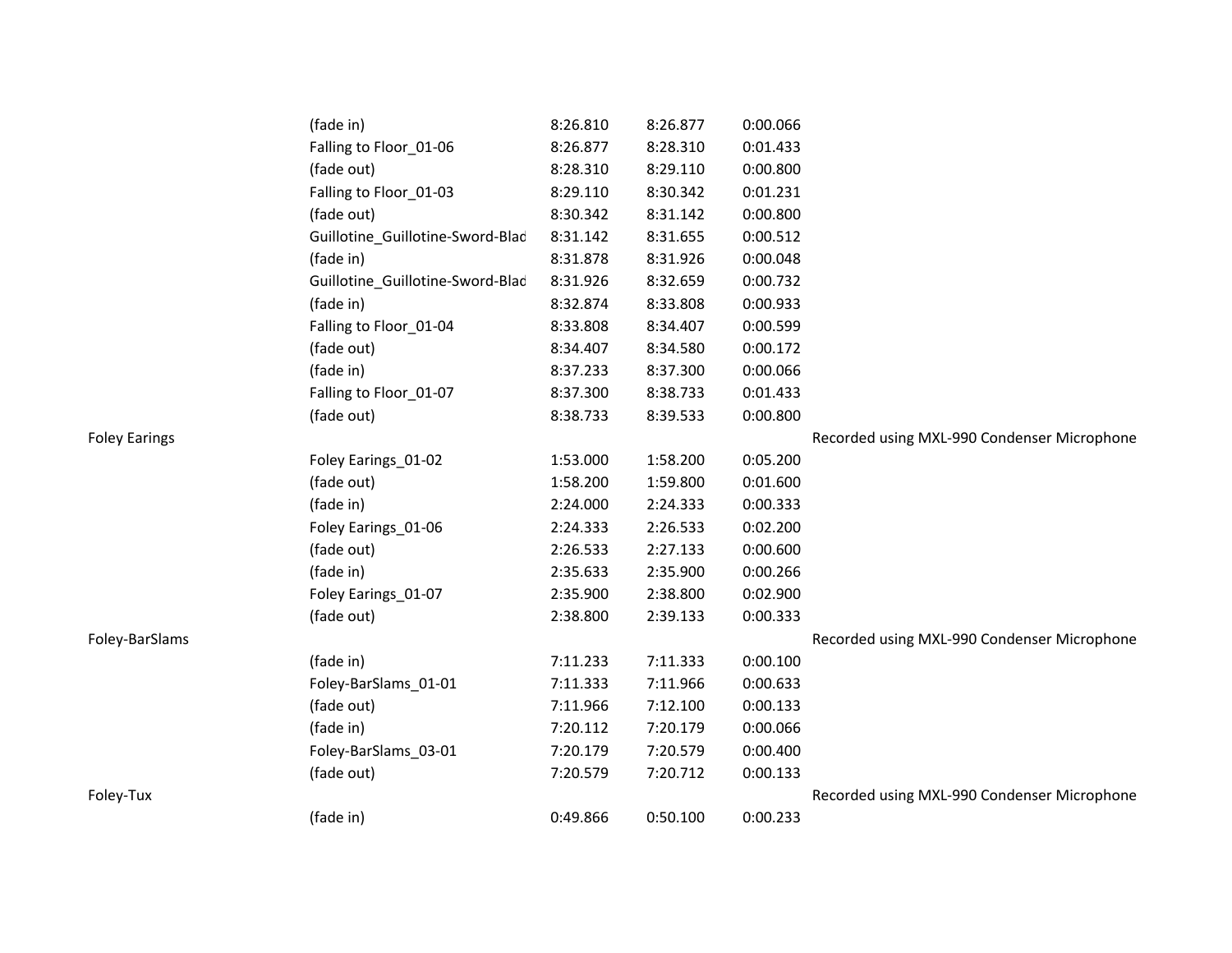|                 | Foley-Tux_02-02       | 0:50.100 | 0:51.233 | 0:01.133 |                                             |
|-----------------|-----------------------|----------|----------|----------|---------------------------------------------|
|                 | (fade out)            | 0:51.233 | 0:51.600 | 0:00.366 |                                             |
|                 | Foley-Tux_03-01       | 1:33.966 | 1:37.300 | 0:03.333 |                                             |
|                 | Foley-Tux_03-03       | 1:37.866 | 1:46.000 | 0:08.133 |                                             |
|                 | (fade out)            | 1:46.000 | 1:46.266 | 0:00.266 |                                             |
|                 | (fade in)             | 1:49.866 | 1:50.166 | 0:00.300 |                                             |
|                 | Foley-Tux_03-04       | 1:50.166 | 1:52.533 | 0:02.366 |                                             |
|                 | (fade out)            | 1:52.533 | 1:52.866 | 0:00.333 |                                             |
|                 | (fade in)             | 4:46.133 | 4:46.233 | 0:00.100 |                                             |
|                 | Foley-Tux_04-01       | 4:46.233 | 4:49.033 | 0:02.800 |                                             |
|                 | (fade out)            | 4:49.033 | 4:49.633 | 0:00.600 |                                             |
|                 | (fade in)             | 6:30.933 | 6:31.200 | 0:00.266 |                                             |
|                 | Foley-Tux_05-02       | 6:31.200 | 6:34.533 | 0:03.333 |                                             |
|                 | (fade out)            | 6:34.533 | 6:34.900 | 0:00.366 |                                             |
|                 | (fade in)             | 9:23.600 | 9:23.900 | 0:00.300 |                                             |
|                 | Foley-Tux 06-01       | 9:23.900 | 9:27.533 | 0:03.633 |                                             |
|                 | (fade out)            | 9:27.533 | 9:27.833 | 0:00.300 |                                             |
|                 | (fade in)             | 9:30.900 | 9:31.033 | 0:00.133 |                                             |
|                 | Foley-Tux_07-01       | 9:31.033 | 9:34.566 | 0:03.533 |                                             |
|                 | (fade out)            | 9:34.566 | 9:34.900 | 0:00.333 |                                             |
| Foley-Breath    |                       |          |          |          | Recorded using MXL-990 Condenser Microphone |
|                 | (fade in)             | 1:46.031 | 1:46.197 | 0:00.166 |                                             |
|                 | Foley-Breath_03-01    | 1:46.197 | 1:46.531 | 0:00.333 |                                             |
|                 | (fade out)            | 1:46.531 | 1:46.731 | 0:00.200 |                                             |
| Foley-Footsteps |                       |          |          |          | Recorded using MXL-990 Condenser Microphone |
|                 | (fade in)             | 0:51.002 | 0:51.135 | 0:00.133 |                                             |
|                 | Foley-Footsteps_04-01 | 0:51.135 | 0:54.590 | 0:03.454 |                                             |
|                 | (fade out)            | 0:54.590 | 0:55.090 | 0:00.500 |                                             |
|                 | Foley-Footsteps_06-02 | 0:57.333 | 0:58.033 | 0:00.700 |                                             |
|                 | Foley-Footsteps_06-03 | 0:58.033 | 1:00.300 | 0:02.266 |                                             |
|                 | (fade out)            | 1:00.300 | 1:01.798 | 0:01.498 |                                             |
|                 | (fade in)             | 2:41.900 | 2:42.166 | 0:00.266 |                                             |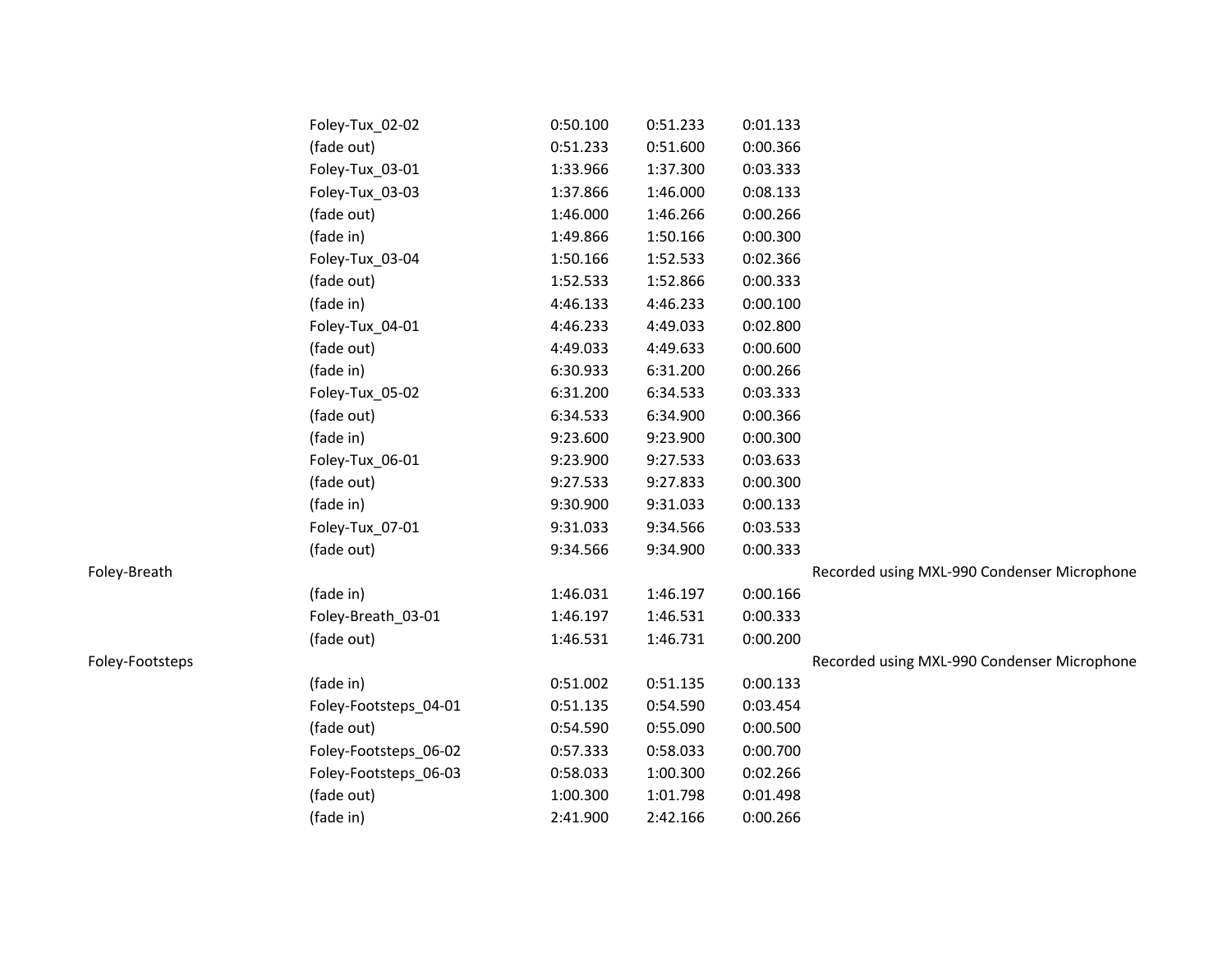| Foley-Footsteps_07-01 | 2:42.166 | 2:44.900 | 0:02.733 |
|-----------------------|----------|----------|----------|
| (fade out)            | 2:44.900 | 2:45.233 | 0:00.333 |
| (fade in)             | 2:53.866 | 2:54.766 | 0:00.900 |
| Foley-Footsteps_08-01 | 2:54.766 | 2:55.433 | 0:00.666 |
| (fade out)            | 2:55.433 | 2:57.000 | 0:01.566 |
| (fade in)             | 3:05.833 | 3:06.033 | 0:00.200 |
| Foley-Footsteps_09-01 | 3:06.033 | 3:08.166 | 0:02.133 |
| (fade out)            | 3:08.166 | 3:08.366 | 0:00.200 |
| (fade in)             | 4:01.366 | 4:02.900 | 0:01.533 |
| Foley-Footsteps_10-01 | 4:02.900 | 4:04.166 | 0:01.266 |
| (fade out)            | 4:04.166 | 4:05.933 | 0:01.766 |
| (fade in)             | 4:33.833 | 4:34.166 | 0:00.333 |
| Foley-Footsteps_11-01 | 4:34.166 | 4:37.466 | 0:03.300 |
| (fade out)            | 4:37.466 | 4:38.300 | 0:00.833 |
| (fade in)             | 4:55.400 | 4:55.666 | 0:00.266 |
| Foley-Footsteps_12-01 | 4:55.666 | 4:58.800 | 0:03.133 |
| (fade out)            | 4:58.800 | 4:59.833 | 0:01.033 |
| (fade in)             | 6:59.790 | 7:00.566 | 0:00.776 |
| Foley-Footsteps_14-01 | 7:00.566 | 7:02.433 | 0:01.866 |
| (fade out)            | 7:02.433 | 7:02.666 | 0:00.233 |
| (fade in)             | 7:21.366 | 7:21.466 | 0:00.100 |
| Foley-Footsteps_16-01 | 7:21.466 | 7:22.566 | 0:01.100 |
| (cross fade)          | 7:22.566 | 7:23.166 | 0:00.600 |
| Foley-Footsteps_17-01 | 7:23.166 | 7:24.233 | 0:01.066 |
| (fade out)            | 7:24.233 | 7:25.966 | 0:01.733 |
| (fade in)             | 7:31.366 | 7:31.433 | 0:00.066 |
| Foley-Footsteps_18-01 | 7:31.433 | 7:33.066 | 0:01.633 |
| (fade out)            | 7:33.066 | 7:33.900 | 0:00.833 |
| (fade in)             | 8:13.624 | 8:13.724 | 0:00.100 |
| Foley-Footsteps_16-01 | 8:13.724 | 8:14.824 | 0:01.100 |
| (cross fade)          | 8:14.824 | 8:15.424 | 0:00.600 |
| Foley-Footsteps_17-01 | 8:15.424 | 8:16.491 | 0:01.066 |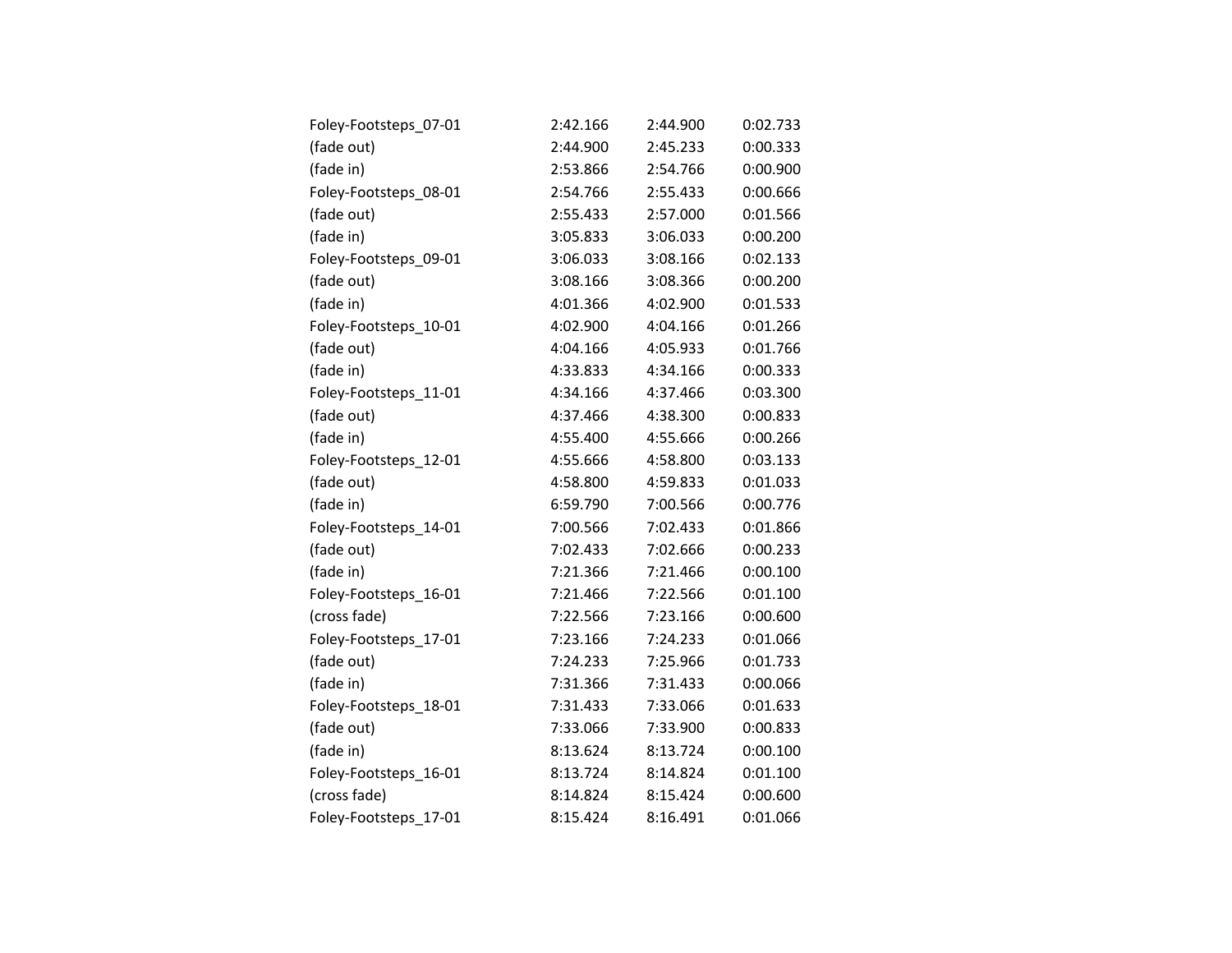|                  | (fade out)             | 8:16.491 | 8:18.224 | 0:01.733 |                                             |
|------------------|------------------------|----------|----------|----------|---------------------------------------------|
| Foley-Footsteps2 |                        |          |          |          | Recorded using MXL-990 Condenser Microphone |
|                  | (fade in)              | 0:45.466 | 0:45.500 | 0:00.033 |                                             |
|                  | Foley-Footsteps2_01-01 | 0:45.500 | 0:48.266 | 0:02.766 |                                             |
|                  | (fade out)             | 0:48.266 | 0:48.633 | 0:00.366 |                                             |
|                  | (fade in)              | 1:21.166 | 1:21.366 | 0:00.200 |                                             |
|                  | Foley-Footsteps2_02-01 | 1:21.366 | 1:24.286 | 0:02.919 |                                             |
|                  | (fade out)             | 1:24.286 | 1:25.266 | 0:00.980 |                                             |
|                  | (fade in)              | 1:58.966 | 1:59.100 | 0:00.133 |                                             |
|                  | Foley-Footsteps2_03-01 | 1:59.100 | 2:01.666 | 0:02.566 |                                             |
|                  | (fade out)             | 2:01.666 | 2:01.966 | 0:00.300 |                                             |
|                  | (fade in)              | 2:16.666 | 2:16.733 | 0:00.066 |                                             |
|                  | Foley-Footsteps2_04-01 | 2:16.733 | 2:20.233 | 0:03.500 |                                             |
|                  | (fade out)             | 2:20.233 | 2:20.600 | 0:00.366 |                                             |
|                  | (fade in)              | 2:25.608 | 2:25.641 | 0:00.033 |                                             |
|                  | Foley-Footsteps2 05-01 | 2:25.641 | 2:27.931 | 0:02.289 |                                             |
|                  | (fade out)             | 2:27.931 | 2:28.231 | 0:00.300 |                                             |
|                  | (fade in)              | 2:28.566 | 2:28.700 | 0:00.133 |                                             |
|                  | Foley-Footsteps2_06-01 | 2:28.700 | 2:29.933 | 0:01.233 |                                             |
|                  | (fade out)             | 2:29.933 | 2:30.400 | 0:00.466 |                                             |
|                  | (fade in)              | 2:40.466 | 2:40.533 | 0:00.066 |                                             |
|                  | Foley-Footsteps2_07-01 | 2:40.533 | 2:42.866 | 0:02.333 |                                             |
|                  | (fade out)             | 2:42.866 | 2:43.100 | 0:00.233 |                                             |
|                  | (fade in)              | 3:53.233 | 3:53.266 | 0:00.033 |                                             |
|                  | Foley-Footsteps2_08-01 | 3:53.266 | 3:54.500 | 0:01.233 |                                             |
|                  | (fade out)             | 3:54.500 | 3:54.633 | 0:00.133 |                                             |
|                  | (fade in)              | 4:48.833 | 4:48.933 | 0:00.100 |                                             |
|                  | Foley-Footsteps2 09-01 | 4:48.933 | 4:52.766 | 0:03.833 |                                             |
|                  | (fade out)             | 4:52.766 | 4:53.166 | 0:00.400 |                                             |
|                  | (fade in)              | 6:26.733 | 6:26.966 | 0:00.233 |                                             |
|                  | Foley-Footsteps2_10-01 | 6:26.966 | 6:27.533 | 0:00.566 |                                             |
|                  | (fade out)             | 6:27.533 | 6:27.757 | 0:00.223 |                                             |
|                  |                        |          |          |          |                                             |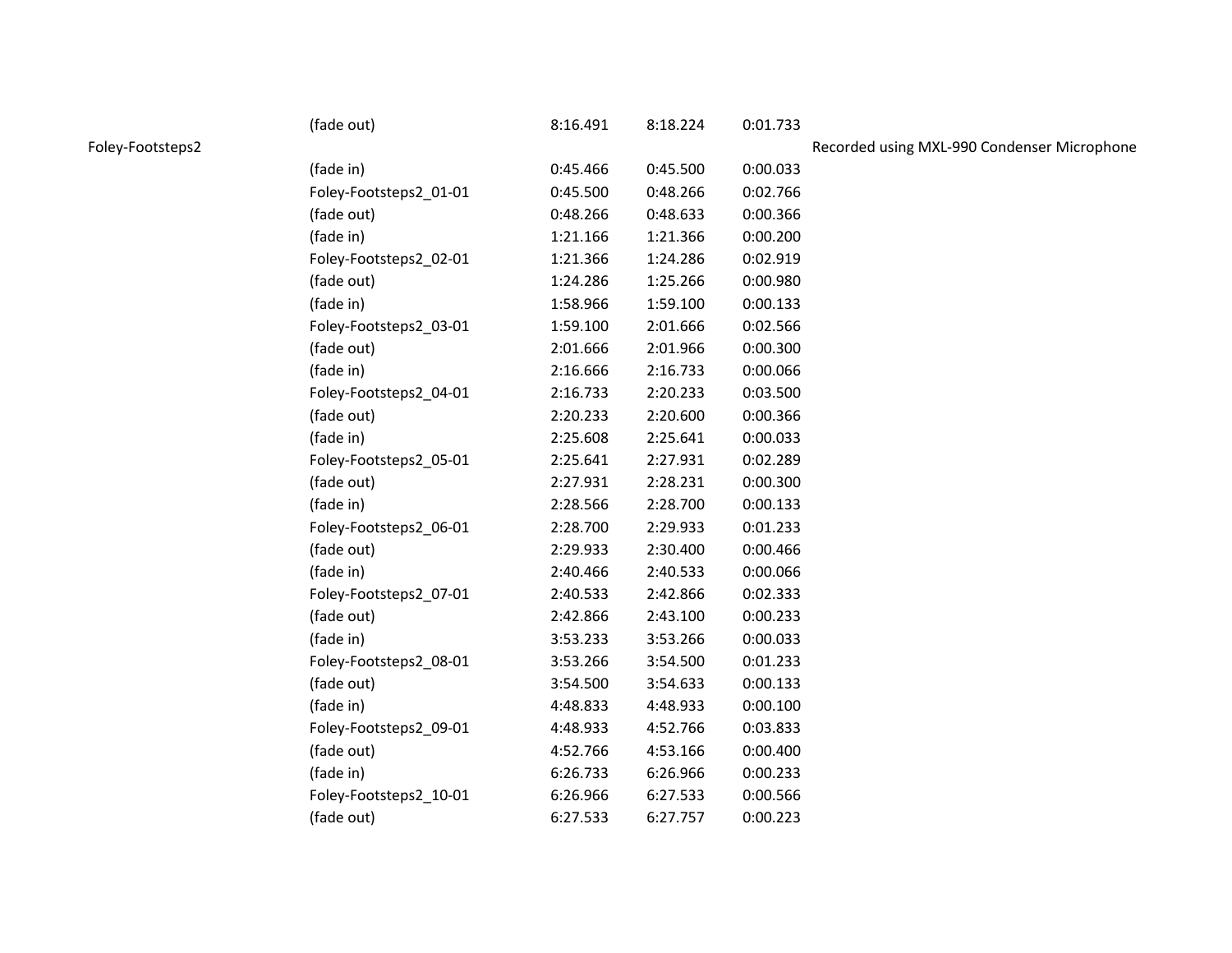|                    | (fade in)               | 6:28.033 | 6:28.100 | 0:00.066 |                                             |
|--------------------|-------------------------|----------|----------|----------|---------------------------------------------|
|                    | Foley-Footsteps2 10-02  | 6:28.100 | 6:30.266 | 0:02.166 |                                             |
|                    | (fade out)              | 6:30.266 | 6:30.766 | 0:00.500 |                                             |
|                    | (fade in)               | 7:09.866 | 7:10.866 | 0:01.000 |                                             |
|                    | Foley-Footsteps2_11-01  | 7:10.866 | 7:12.300 | 0:01.433 |                                             |
|                    | (fade out)              | 7:12.300 | 7:12.533 | 0:00.233 |                                             |
|                    | (fade in)               | 7:24.900 | 7:25.033 | 0:00.133 |                                             |
|                    | Foley-Footsteps2_12-01  | 7:25.033 | 7:26.100 | 0:01.066 |                                             |
|                    | (fade out)              | 7:26.100 | 7:27.433 | 0:01.333 |                                             |
|                    | (fade in)               | 7:34.466 | 7:34.833 | 0:00.366 |                                             |
|                    | Foley-Footsteps2_13-02  | 7:34.833 | 7:37.466 | 0:02.633 |                                             |
|                    | (fade out)              | 7:37.466 | 7:37.766 | 0:00.300 |                                             |
|                    | (fade in)               | 7:39.066 | 7:39.200 | 0:00.133 |                                             |
|                    | Foley-Footsteps2_13-04  | 7:39.200 | 7:40.333 | 0:01.133 |                                             |
|                    | (fade out)              | 7:40.333 | 7:40.700 | 0:00.366 |                                             |
|                    | (fade in)               | 7:42.266 | 7:42.400 | 0:00.133 |                                             |
|                    | Foley-Footsteps2_13-06  | 7:42.400 | 7:45.000 | 0:02.600 |                                             |
|                    | (fade out)              | 7:45.000 | 7:45.266 | 0:00.266 |                                             |
|                    | Foley-Footsteps2_13-07  | 7:47.133 | 7:49.666 | 0:02.533 |                                             |
|                    | Foley-Footsteps2 14-01  | 8:06.485 | 8:10.300 | 0:03.815 |                                             |
|                    | (fade out)              | 8:10.300 | 8:12.098 | 0:01.797 |                                             |
|                    | Foley-Footsteps2_15-01  | 8:58.331 | 9:03.932 | 0:05.600 |                                             |
| Foley Footsteps 3  |                         |          |          |          | Recorded using MXL-990 Condenser Microphone |
|                    | (fade in)               | 4:52.033 | 4:52.700 | 0:00.666 |                                             |
|                    | Foley Footsteps 3_01-01 | 4:52.700 | 4:53.266 | 0:00.566 |                                             |
|                    | (fade out)              | 4:53.266 | 4:55.600 | 0:02.333 |                                             |
| <b>Foley Masks</b> |                         |          |          |          | Recorded using MXL-990 Condenser Microphone |
|                    | (fade in)               | 2:35.066 | 2:35.766 | 0:00.700 |                                             |
|                    | Foley Masks_01-01       | 2:35.766 | 2:39.000 | 0:03.233 |                                             |
|                    | Foley Masks_02-01       | 4:47.280 | 4:49.633 | 0:02.353 |                                             |
| Foley-Smack        |                         |          |          |          | Recorded using MXL-990 Condenser Microphone |
|                    | (fade in)               | 2:24.735 | 2:24.802 | 0:00.066 |                                             |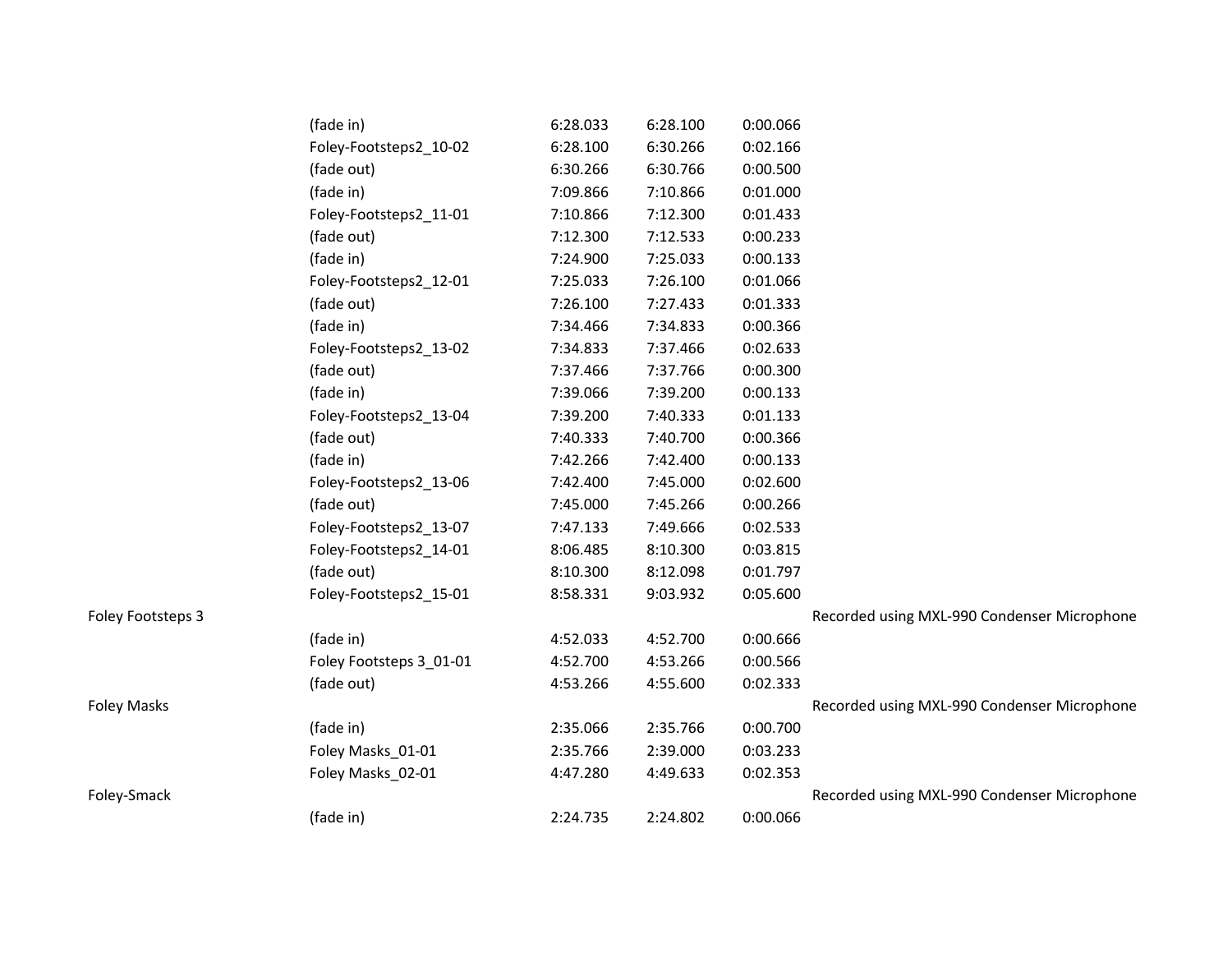|                      | Foley-Smack_01-01             | 2:24.802 | 2:25.268 | 0:00.466 |                                             |
|----------------------|-------------------------------|----------|----------|----------|---------------------------------------------|
|                      | (fade out)                    | 2:25.268 | 2:25.435 | 0:00.166 |                                             |
|                      | Foley-Smack_02-01             | 5:10.631 | 5:11.538 | 0:00.907 |                                             |
| Grunt                |                               |          |          |          | Recorded using MXL-990 Condenser Microphone |
|                      | (fade in)                     | 7:39.966 | 7:40.033 | 0:00.066 |                                             |
|                      | Grunt_01-01                   | 7:40.033 | 7:40.100 | 0:00.066 |                                             |
|                      | (fade out)                    | 7:40.100 | 7:40.533 | 0:00.433 |                                             |
|                      | Grunt_03-02                   | 8:26.466 | 8:28.733 | 0:02.266 |                                             |
|                      | Grunt 03-03                   | 8:28.733 | 8:34.000 | 0:05.266 |                                             |
| Leather              |                               |          |          |          | Recorded using MXL-990 Condenser Microphone |
|                      | (fade in)                     | 8:17.766 | 8:18.200 | 0:00.433 |                                             |
|                      | Leather_01-01                 | 8:18.200 | 8:20.566 | 0:02.366 |                                             |
|                      | (fade out)                    | 8:20.566 | 8:21.800 | 0:01.233 |                                             |
| Laughter (Stereo)    |                               |          |          |          |                                             |
|                      | HumanLaugh IN13_56-07         | 7:49.989 | 7:51.365 | 0:01.375 |                                             |
|                      | HumanLaugh IN13_56-05         | 7:53.125 | 7:54.280 | 0:01.155 |                                             |
| Fight s              |                               |          |          |          | Recorded using MXL-990 Condenser Microphone |
|                      | (fade in)                     | 8:27.266 | 8:27.333 | 0:00.066 |                                             |
|                      | Fight_01-02 s                 | 8:27.333 | 8:27.933 | 0:00.600 |                                             |
|                      | (fade out)                    | 8:27.933 | 8:28.200 | 0:00.266 |                                             |
|                      | (fade in)                     | 8:29.366 | 8:29.566 | 0:00.200 |                                             |
|                      | Fight_01-04 s                 | 8:29.566 | 8:30.433 | 0:00.866 |                                             |
|                      | (fade out)                    | 8:30.433 | 8:30.666 | 0:00.233 |                                             |
|                      | (fade in)                     | 8:31.366 | 8:31.566 | 0:00.200 |                                             |
|                      | Fight_01-05 s                 | 8:31.566 | 8:32.633 | 0:01.066 |                                             |
|                      | (fade out)                    | 8:32.633 | 8:33.433 | 0:00.800 |                                             |
| Shoe Shine           |                               |          |          |          | Recorded using MXL-990 Condenser Microphone |
|                      | (fade in)                     | 1:33.166 | 1:33.666 | 0:00.500 |                                             |
|                      | Shoe Shine_01-01              | 1:33.666 | 1:51.600 | 0:17.933 |                                             |
|                      | (fade out)                    | 1:51.600 | 1:52.933 | 0:01.333 |                                             |
| Foley_Stabs (Stereo) |                               |          |          |          | Clip from Westarmusic's FX Library          |
|                      | Horror-Stab-Skull GEN-HD2-304 | 7:03.673 | 7:03.879 | 0:00.206 |                                             |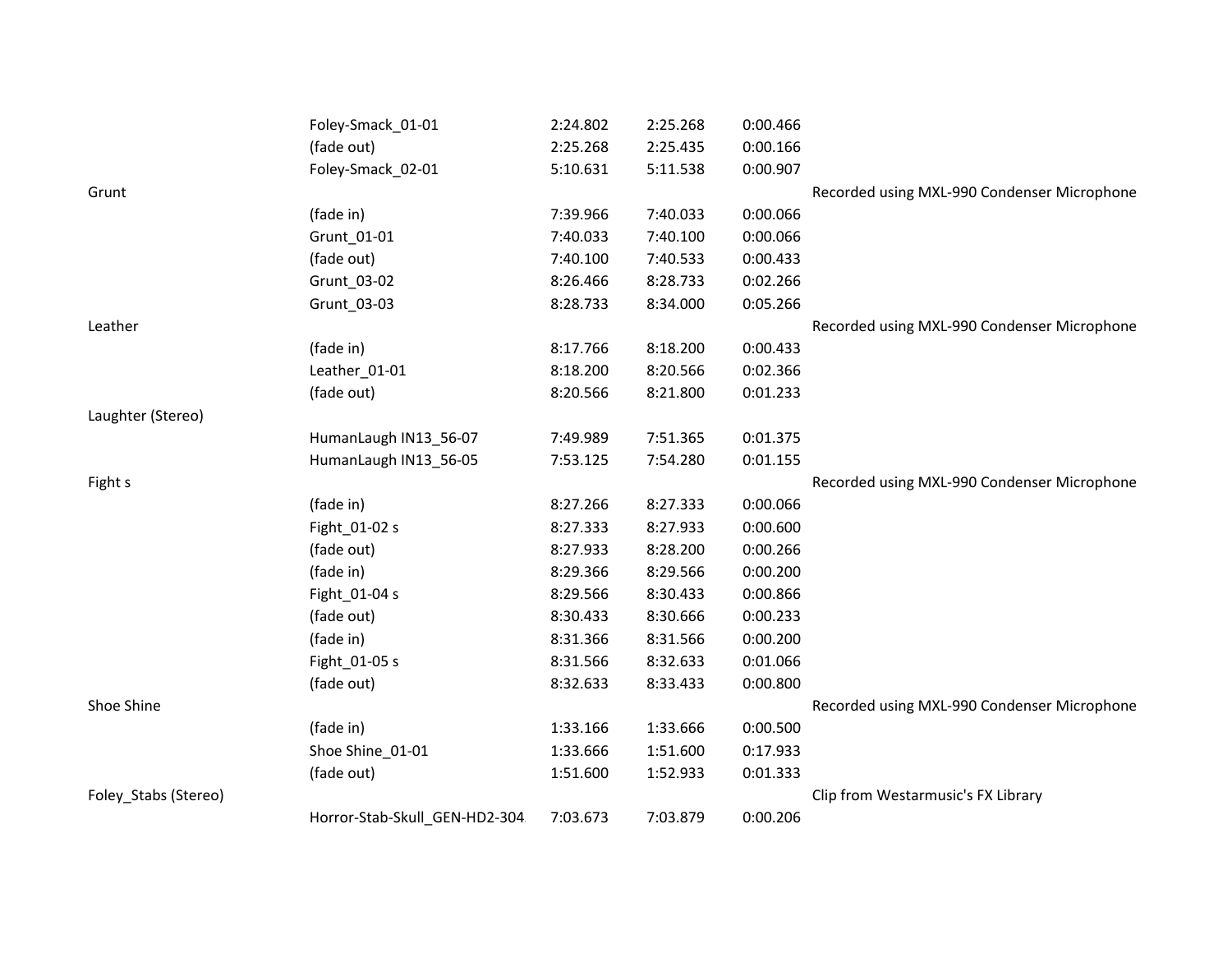|                       | Horror-Stab-Skull_GEN-HD2-304 | 7:04.298 | 7:04.484 | 0:00.185 |                                    |
|-----------------------|-------------------------------|----------|----------|----------|------------------------------------|
|                       | Horror-Stab-Skull_GEN-HD2-304 | 7:04.821 | 7:05.000 | 0:00.178 |                                    |
|                       | Horror-Stab-Skull_GEN-HD2-304 | 7:05.364 | 7:05.550 | 0:00.185 |                                    |
|                       | Horror-Stab-Skull_GEN-HD2-304 | 7:48.869 | 7:49.075 | 0:00.206 |                                    |
|                       | Horror-Stab-Skull_GEN-HD2-304 | 7:58.796 | 7:58.973 | 0:00.177 |                                    |
|                       | (cross fade)                  | 7:58.973 | 7:59.090 | 0:00.116 |                                    |
|                       | Horror-Stab-Skull_GEN-HD2-304 | 7:59.090 | 7:59.266 | 0:00.175 |                                    |
|                       | Horror-Stab-Skull_GEN-HD2-304 | 8:00.541 | 8:00.747 | 0:00.206 |                                    |
|                       | Horror-Stab-Skull_GEN-HD2-304 | 8:01.853 | 8:02.031 | 0:00.177 |                                    |
|                       | (fade out)                    | 8:02.031 | 8:02.090 | 0:00.058 |                                    |
|                       | Horror-Stab-Skull_GEN-HD2-304 | 8:06.308 | 8:06.486 | 0:00.177 |                                    |
|                       | (cross fade)                  | 8:06.486 | 8:06.603 | 0:00.116 |                                    |
|                       | Horror-Stab-Skull_GEN-HD2-304 | 8:06.603 | 8:06.779 | 0:00.175 |                                    |
| Foley_Stabs2 (Stereo) |                               |          |          |          | Clip from Westarmusic's FX Library |
|                       | Guillotine DSS02_22_5-02      | 7:03.811 | 7:04.024 | 0:00.213 |                                    |
|                       | Guillotine DSS02_22_5-01      | 7:04.883 | 7:05.158 | 0:00.275 |                                    |
|                       | BodyStabShot TFH02_03_22-01   | 7:49.047 | 7:49.419 | 0:00.371 |                                    |
|                       | Guillotine DSS02_22_5-03      | 8:00.744 | 8:01.188 | 0:00.444 |                                    |
| HP_Bnc (Stereo)       |                               |          |          |          | VST Instrument: NI's Massive       |
|                       | HP_Bnc_01                     | 7:03.817 | 7:06.000 | 0:02.182 |                                    |
|                       | HP_Bnc_02                     | 7:48.779 | 8:09.589 | 0:20.810 |                                    |
|                       | (fade out)                    | 8:09.589 | 8:14.201 | 0:04.612 |                                    |
|                       | (fade in)                     | 9:31.748 | 9:37.259 | 0:05.511 |                                    |
|                       | HP_Bnc_02-01                  | 9:37.259 | 9:40.561 | 0:03.301 |                                    |
|                       | (fade out)                    | 9:40.561 | 9:43.354 | 0:02.793 |                                    |
| Heartbeat (Stereo)    |                               |          |          |          | Clip from Westarmusic's FX Library |
|                       | (fade in)                     | 7:34.649 | 7:34.704 | 0:00.055 |                                    |
|                       | Heartbeat SME02_46.1-03       | 7:34.704 | 7:36.787 | 0:02.083 |                                    |
|                       | (fade out)                    | 7:36.787 | 7:36.987 | 0:00.199 |                                    |
|                       | (fade in)                     | 7:38.548 | 7:38.596 | 0:00.048 |                                    |
|                       | Heartbeat SME02_46.1-05       | 7:38.596 | 7:40.191 | 0:01.595 |                                    |
|                       | (fade out)                    | 7:40.191 | 7:40.281 | 0:00.089 |                                    |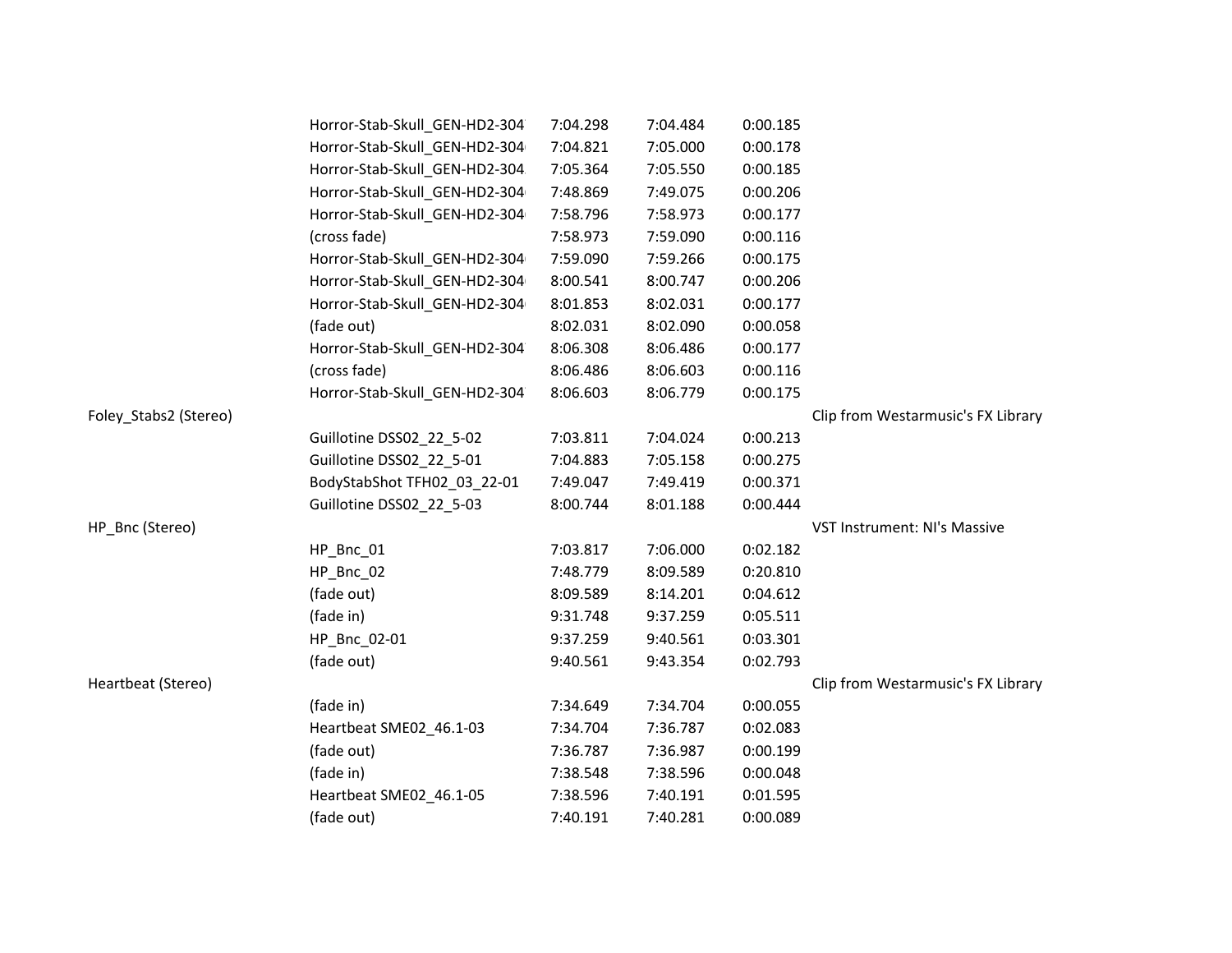|                         | (fade in)                   | 7:42.178 | 7:42.261 | 0:00.082 |                                              |
|-------------------------|-----------------------------|----------|----------|----------|----------------------------------------------|
|                         | Heartbeat SME02_46.1-08     | 7:42.261 | 7:44.997 | 0:02.736 |                                              |
|                         | (fade out)                  | 7:44.997 | 7:45.066 | 0:00.068 |                                              |
|                         | (fade in)                   | 7:47.143 | 7:47.205 | 0:00.061 |                                              |
|                         | Heartbeat SME02_46.2-02     | 7:47.205 | 7:49.048 | 0:01.843 |                                              |
| Crows_Caw (Stereo)      |                             |          |          |          | Clip from Westarmusic's FX Library           |
|                         | (fade in)                   | 7:04.470 | 7:05.158 | 0:00.687 |                                              |
|                         | BIRD-CROW_GEN-HDF-3914      | 7:05.158 | 7:05.735 | 0:00.577 |                                              |
|                         | (fade out)                  | 7:05.735 | 7:07.179 | 0:01.443 |                                              |
|                         | (fade in)                   | 8:00.803 | 8:01.321 | 0:00.518 |                                              |
|                         | BIRD-CROW_GEN-HDF-3917      | 8:01.321 | 8:03.246 | 0:01.925 |                                              |
|                         | (fade out)                  | 8:03.246 | 8:04.803 | 0:01.556 |                                              |
|                         | (fade in)                   | 9:34.049 | 9:34.567 | 0:00.518 |                                              |
|                         | BIRD-CROW_GEN-HDF-3918      | 9:34.567 | 9:35.014 | 0:00.446 |                                              |
|                         | (fade out)                  | 9:35.014 | 9:35.542 | 0:00.528 |                                              |
|                         | (fade in)                   | 9:37.909 | 9:38.427 | 0:00.518 |                                              |
|                         | BIRD-CROW_GEN-HDF-3920      | 9:38.427 | 9:39.575 | 0:01.147 |                                              |
|                         | (fade out)                  | 9:39.575 | 9:40.266 | 0:00.690 |                                              |
|                         | (fade in)                   | 9:40.266 | 9:40.784 | 0:00.518 |                                              |
|                         | BIRD-CROW_GEN-HDF-3919      | 9:40.784 | 9:41.932 | 0:01.147 |                                              |
|                         | (fade out)                  | 9:41.932 | 9:42.836 | 0:00.904 |                                              |
| Gun_Cocks (Stereo)      |                             |          |          |          | Clip from Westarmusic's FX Library           |
|                         | PoliceGunHand EMR02 58 1-02 | 8:19.676 | 8:20.849 | 0:01.173 |                                              |
| Gun_Cocks2 (Stereo)     |                             |          |          |          | Clip from Westarmusic's FX Library (layered) |
|                         | PoliceGunHand EMR02_58_1-01 | 8:19.641 | 8:20.849 | 0:01.207 |                                              |
| Gun_Cocks3 (Stereo)     |                             |          |          |          | Clip from Westarmusic's FX Library (layered) |
|                         | GunHandGunFoley 6077_14_4-0 | 8:19.667 | 8:20.050 | 0:00.383 |                                              |
| Gun_Cocks4 (Stereo)     |                             |          |          |          | Clip from Westarmusic's FX Library (layered) |
|                         | GunHandGunFoley 6077_14_4-0 | 8:19.670 | 8:20.053 | 0:00.383 |                                              |
| <b>Gun Across Floor</b> |                             |          |          |          | Recorded using MXL-990 Condenser Microphone  |
|                         | (fade in)                   | 8:28.066 | 8:28.166 | 0:00.100 |                                              |
|                         | Gun Across Floor 01-01      | 8:28.166 | 8:28.600 | 0:00.433 |                                              |